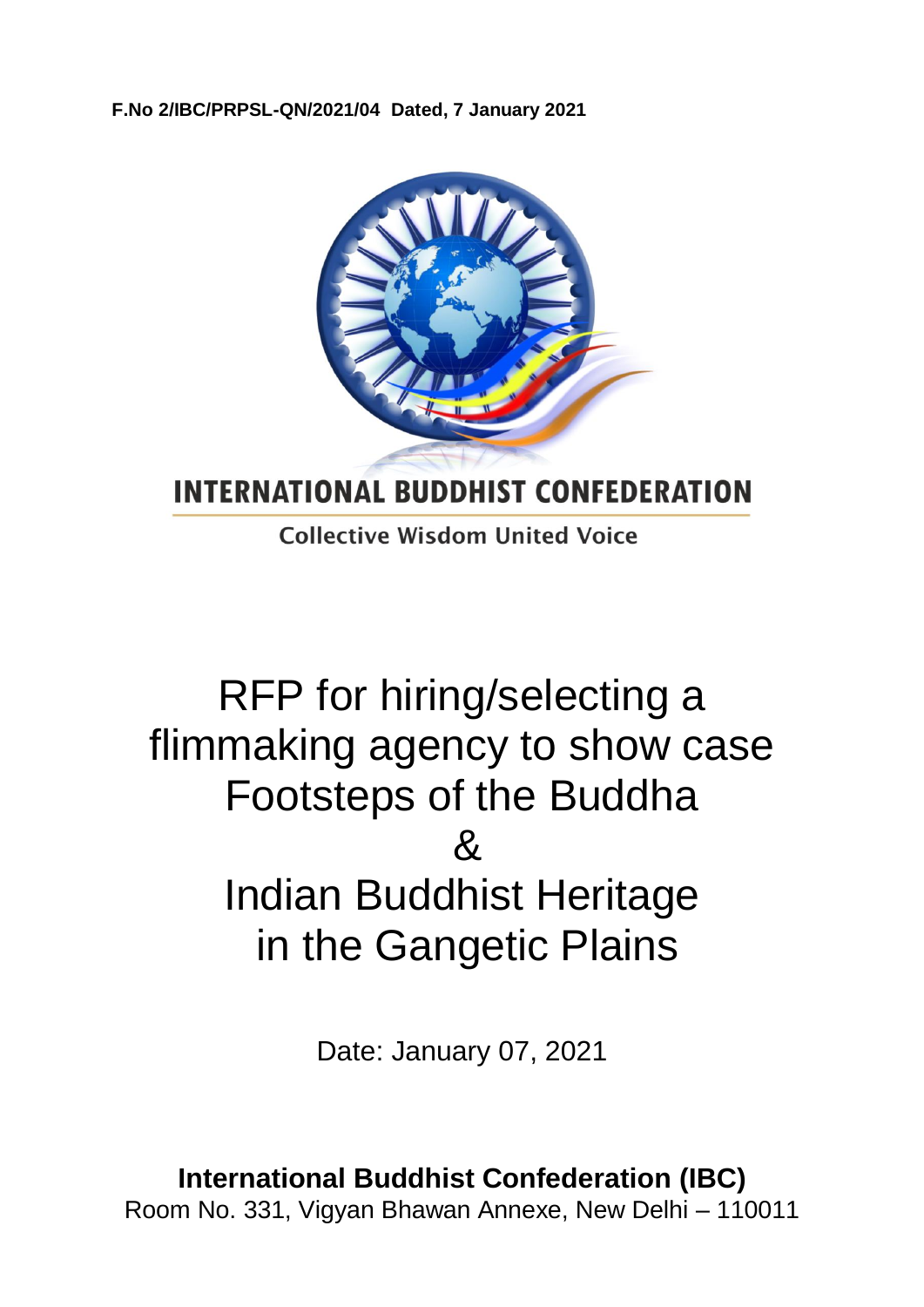# Table of Contents

| 2. Project goals, scope of work, specifications and deliverables 4-7 |  |
|----------------------------------------------------------------------|--|
|                                                                      |  |
|                                                                      |  |
|                                                                      |  |
|                                                                      |  |
|                                                                      |  |
|                                                                      |  |
|                                                                      |  |
|                                                                      |  |
|                                                                      |  |
| 12. General Guidelines on Submission of Proposals/ Bids 9            |  |
| 13. Evaluation Methodology, Timeline and Selection Process 10-11     |  |
|                                                                      |  |
|                                                                      |  |
|                                                                      |  |
|                                                                      |  |
|                                                                      |  |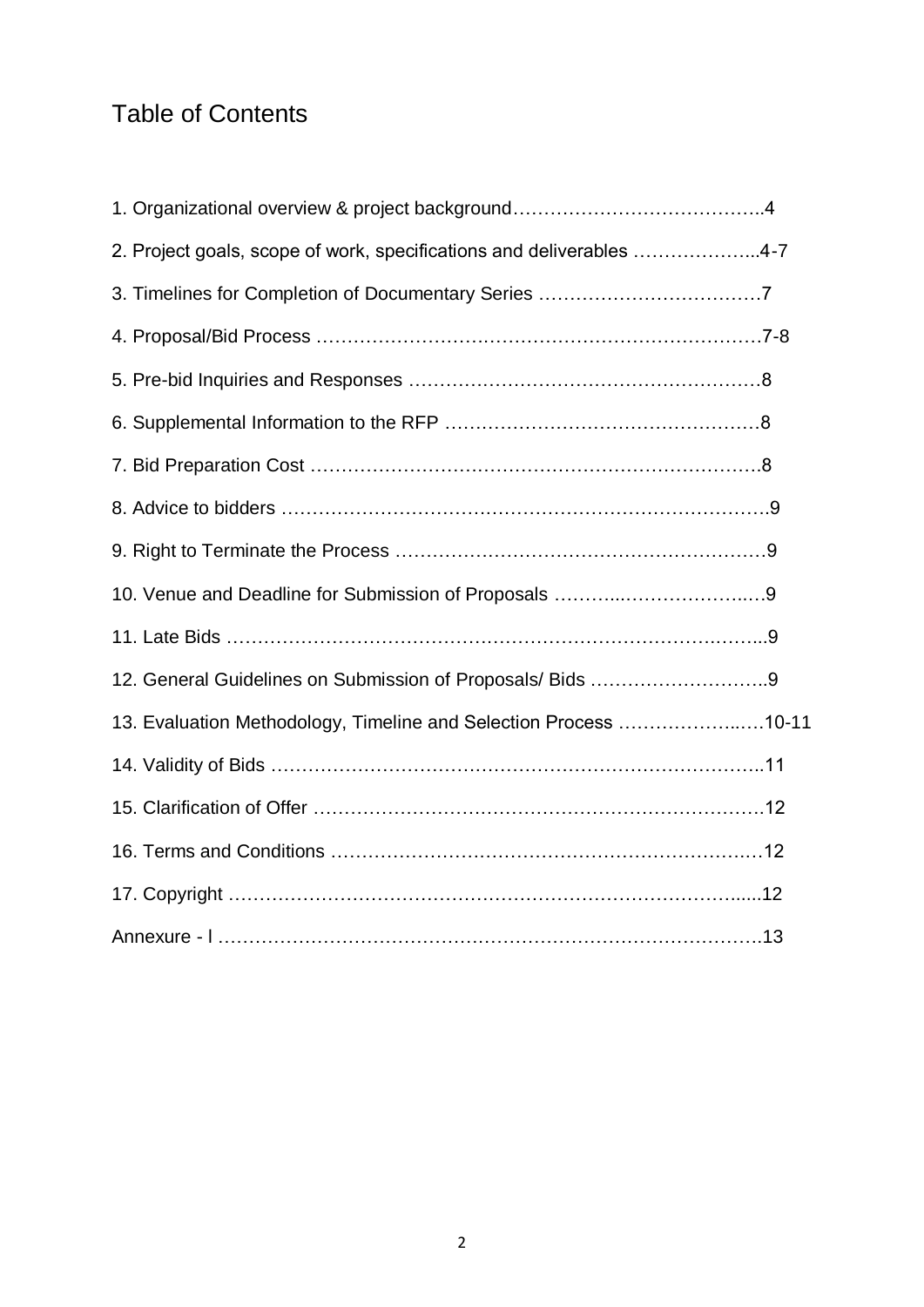#### **PROPOSAL/BID DATA SHEET**

- 01. RFP processing fee Nil
- 02. Last date for pre Proposal/Bid inquiries 15-01-2020
- 03. Last date for submission of Proposals 29-01-2021 by 17.30 hrs.
- 04. Checking and evaluation of Technical Proposals/Bids 01-02-2021.
- 05. Contact Address: Room No. 331, Vigyan Bhawan Annexe, New Delhi 110011
- 06. Contact no. +91-11-23022364
- 07. Email Id: secretariat@ibcworld.org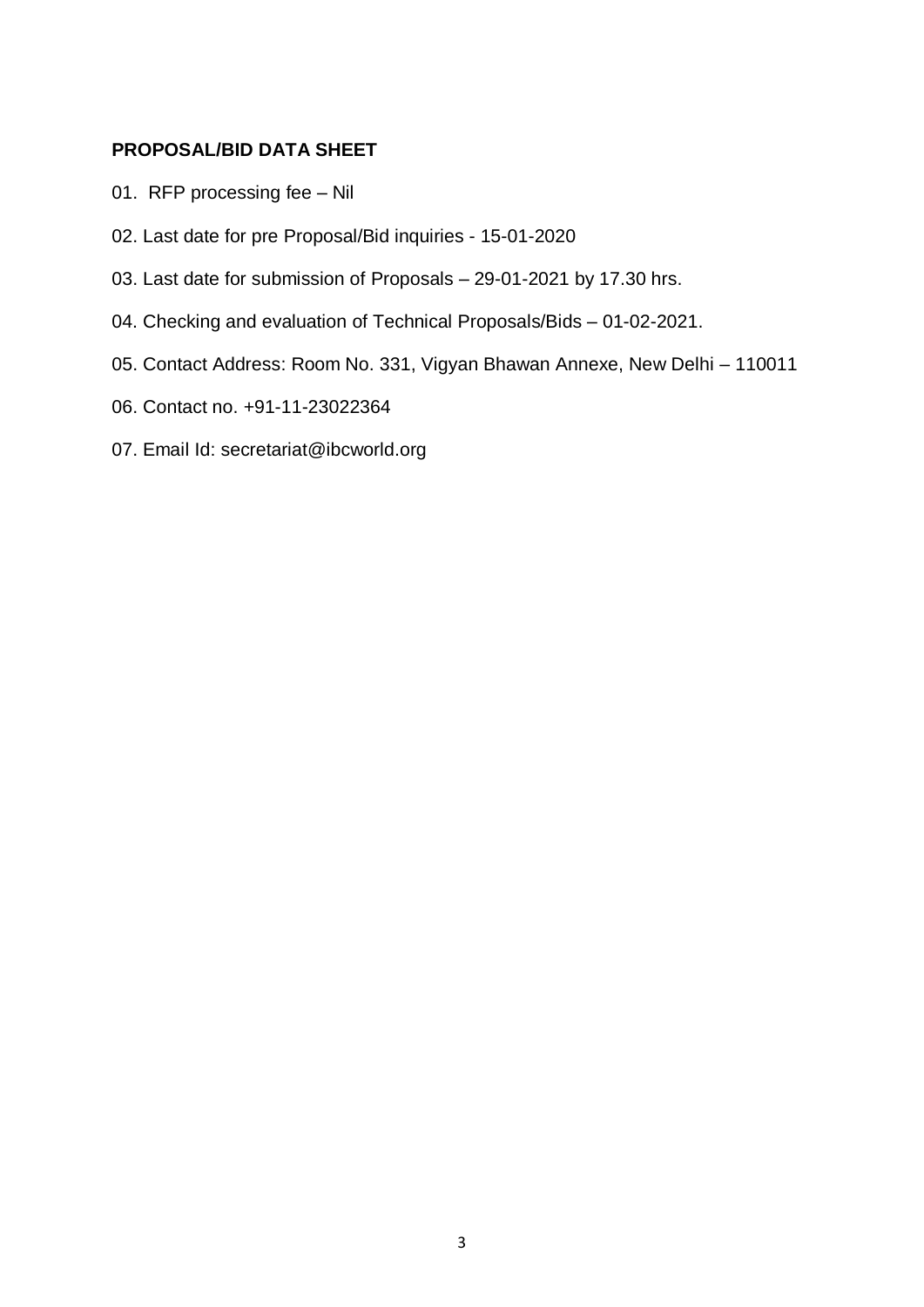#### **1. Organizational overview & project background**

The formation of International Buddhist Confederation (IBC) with its headquarters in New Delhi, has been one of the most important things to have happened for the Buddhist world in the present times. The IBC is now the platform for the global Buddhist community to share its wisdom and meaningfully participate in the ongoing global social and political discourse, while at the same time preserving and promoting its shared heritage.

Exploration, identification, conservation and preservation of Holy Buddhist sites, relics, heritage, practices, traditions and Buddhist cultural assets worldwide, is one of the aims & objectives of the IBC.

Buddhism was born in India in 6th BCE. After flourishing for more than 15 centuries, it was however lost into oblivion in the country of its origin, at the turn of the 2nd millennia. Efforts of British Orientalists and Indian explorers and archaeologists led to discovery of Indian roots of the Buddha and Buddhism.

Though, Buddhism originated in India and the crux of the "In the Footsteps of the Buddha" Pilgrimage is in India, but there was no India based umbrella Organisation, until the formation of International Buddhist Confederation (IBC). Thus, one of the primary responsibilities of the IBC is to take the Buddhist Pilgrimage forward as per the ancient tradition of Caitya Cārikā or Dhamma Cārikā.

The IBC, since its inception, despite numerous obstacles initiated some pioneering works towards revitalisation of tangible and intangible Buddhist heritage in India and other places. The Buddhist Nations and followers of the Dhamma all over the world trust the IBC, for the much-needed leadership in revitalisation of the teachings of the Buddha.

In the Footsteps of the Buddha Pilgrimage, is currently limited to the Eight Great Places i.e. Lumbini, Bodhgaya, Sarnath, Rajgir, Sravasti, Sankissa, Vaishali and Kushinagar. However, ancient Buddhist literature mentions about a very elaborate Buddhist pilgrimage, not just limited to the Eight Great Places, but also included many lesser-known places associated with the Buddha and his important disciples.

The IBC is the most important Umbrella Organisation to play the Pioneering role in initiating the process of revival of the Ancient Tradition of Walking Pilgrimage (Chaitya Carika) on behalf of the entire Buddhist. It is in this context that the IBC has decided to get a 13 part Documentary Series encompassing the Footsteps of the Buddha and the Buddhist Heritage in the Gangetic Plains.

#### **2. Project goals, scope of work, specifications and deliverables**

The major aims & objectives of the Documentary Series Project are to present the Footsteps of the Buddha and the Buddhist Heritage in the Gangetic Plains in its correct perspective and showcase the vision of the IBC, about the **"In the Footsteps of the Buddha" Pilgrimage**.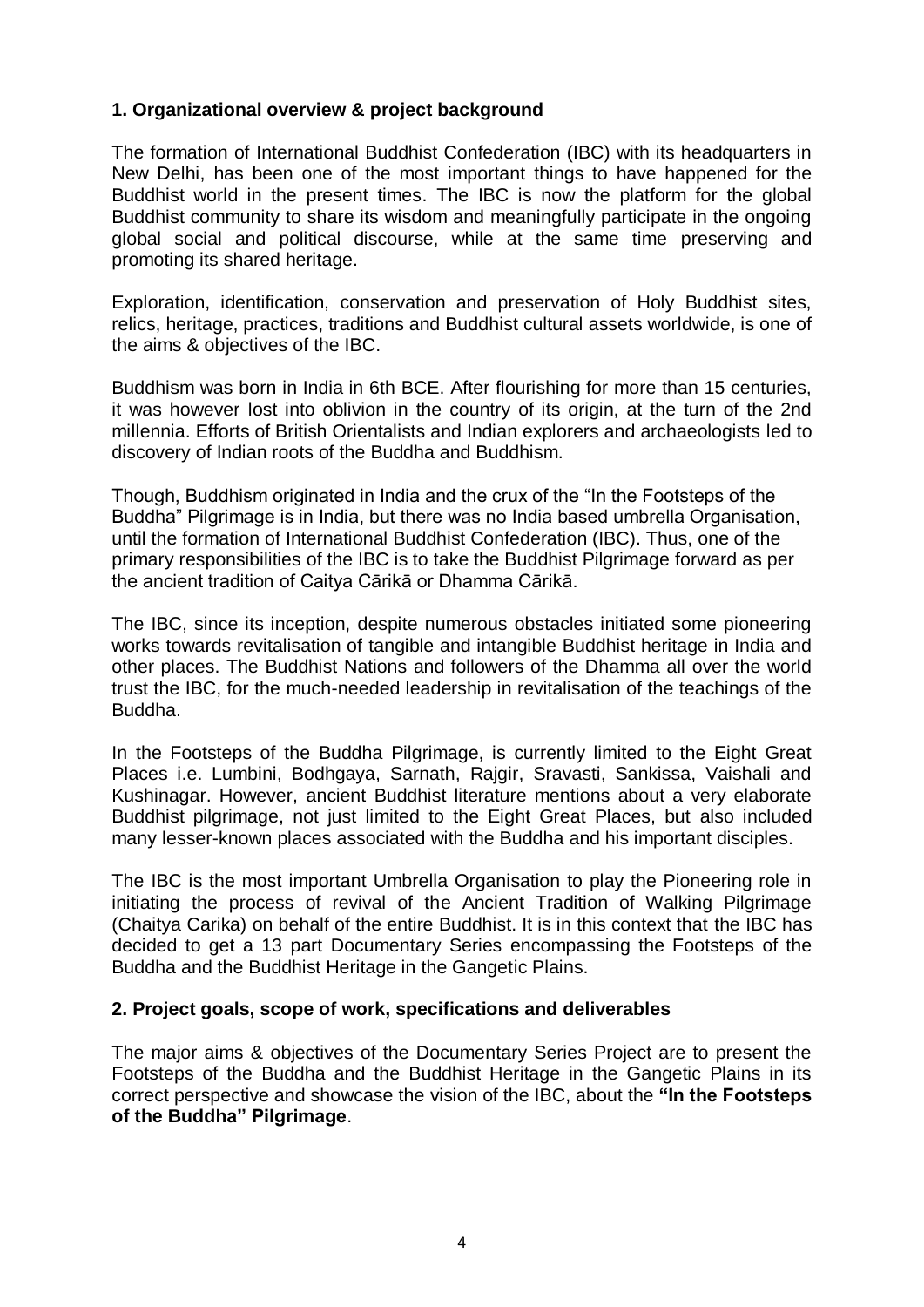The scope of work under this project covers the production of a 13 episode documentary film series of about 4-6 minutes duration each, in Full HD Format (Cinema Grade i.e. minimum 10 Bit 4:2:2 colour depth in Digital Cinema Full HD format) and in tandem with International Broadcasting standards.

The series is meant to be a vision document of the IBC to take the Buddhist Pilgrimage to the next level.

The work includes:

i) Detailed research & recce trips.

ii) Coordination and interaction with the GOI Ministries, Government and other organisations for accessing their resources, if required.

iii) Development of the final concept and storyline, shooting script, editing script, commentary script.

iv) Filming of interviews if any on different locations with subject experts and different stakeholders and identifying and interviewing the Buddhist scholars/ academicians for different episodes of the series.

v) Location filming on cinema cameras as per the technical specifications given herein above in this section.

vi) Dramatic recreation of certain events/portions of each episode or in the portions where this methodology should be used to heighten the impact and production value of the different episodes of the Documentary Series.

vii) Sound design for each episode including ambience sounds, location audio recording, recording of some verses and specially designed background music score for each episode.

viii) Specifically made paintings, drawings and graphic / animation as per requirement of each episode of the series.

ix) Animated maps as per requirement of each episode of the documentary series.

x) Offline & online editing, colour grading, special effects, title animation, graphics, name supers, captions, sub-titling and titles etc.

xi) Attractive title of Series and attractive title of each episode, designing of opening and closing visuals with attractive animation and background score.

xii) Best quality voice-over and a Promotional video (Promo) of the Series in full HD format.

xiii) The Geographical coverage area for the Project involves shooting in New Delhi and on a number of locations in U.P., Bihar and southern Nepal including ASI sites and museums. The permissions for shooting at the ASI sites, ASI museums and National Museum and the shooting fee thereof will be the responsibility of the IBC. The selected agency/ the Production House will have to convey the names of the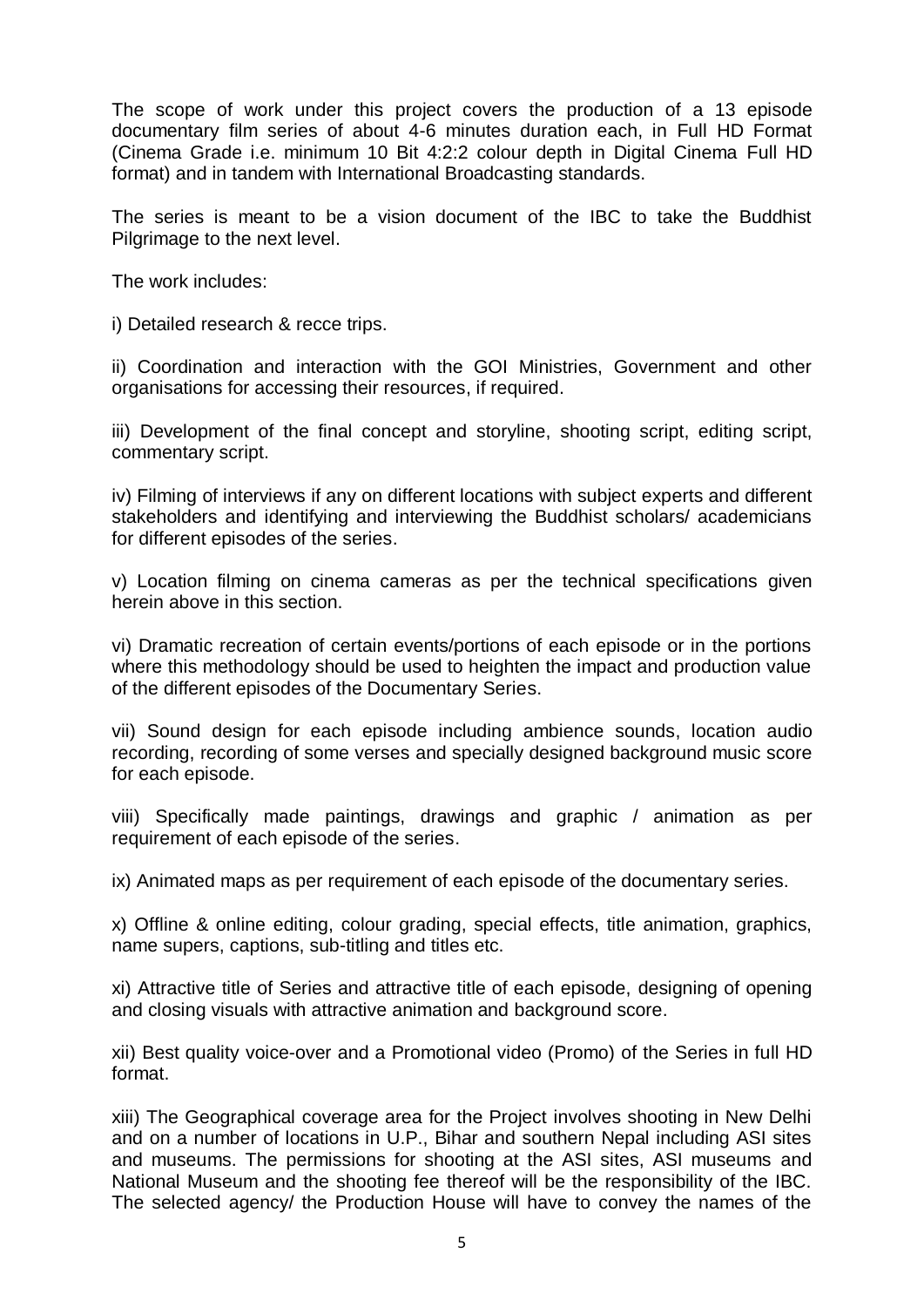sites, locations and the museums along with possible dates of shooting as per the concept of each episode within 7 days from the date of issue of the Work Order.

The Technical Specifications & deliverables are as under:

- i) Format: Full HD.
- ii) Duration: 13 episodes of 4-6 minutes duration each.
- iii) Language: English
- iv) Deliverables: A hard disk containing the following:
	- Full HD YouTube & Social Media versions of the Series Promotional Video (Promo).
	- Full HD High Resolution versions of the Series Promotional Video (Promo) for viewing on large screen projection systems.
	- Full HD YouTube & Social Media versions of all the 13 episodes of the Documentary Series.
	- Full HD High Resolution versions of all the 13 episodes of the Documentary Series for viewing on large screen projection systems.
	- $\div$  In the event that IBC decides to go for 4K, then a 4K International Broadcast Version of the Promo and each of the 13 episodes of the Documentary Series, as and when asked for.

The main content will cover:

1. All the Eight Great Places and other lesser known but important sites associated with the life of Buddha. The main focus of the Series has to be on Buddhist Pilgrimage and its importance.

2. The role of King Ashoka and some other Kings in different eras for promotion and propagation of Buddhism.

3. The role of India in the promotion and preservation of Buddhist heritage sites also needs to be highlighted through the series.

**4. The contents of all the 13 episodes of the series should be based on proven and definitive historical and archaeological facts. It is important to note that episodes of the Documentary Series should follow a logical sequence of stories and events in life of the Buddha, starting from the Birth, and then covering the renunciation, the enlightenment, sublime wanderings and the Mahaparinirvana.**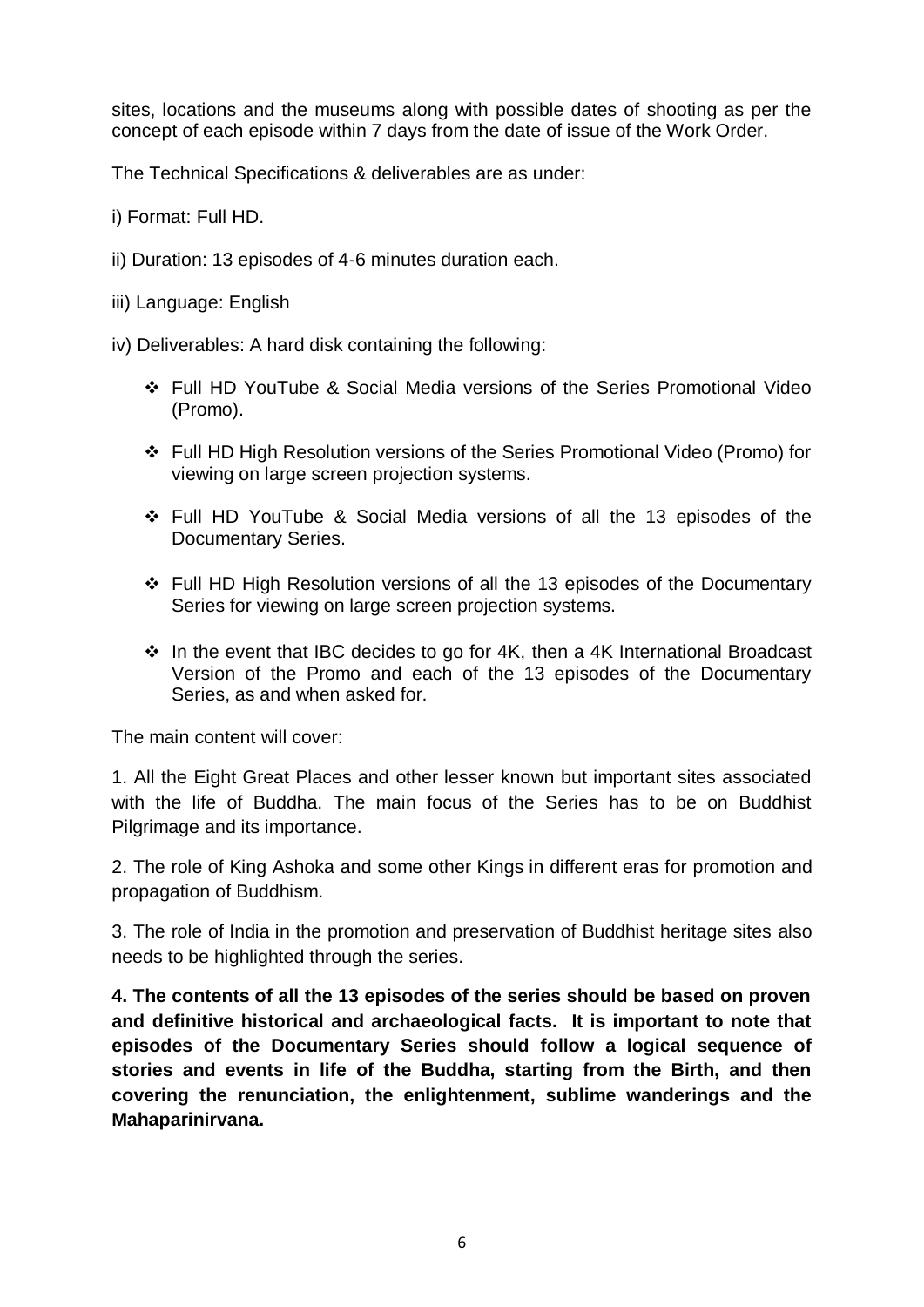5. Possible sources of research: Records of the National Archives of India and resources from the Archaeological Survey of India and other ministries of the Government of India etc.

The data collated and used for making final videos, from various agencies / departments / organisations etc should be vetted, verified and made up to date.

Any increase in the scope of work will be informed in writing and would be paid strictly in accordance with the quantum of increase in the scope of work.

#### **3. Timelines for Completion of Documentary Series**

The Documentary Series is to be completed within 150 days from the date of Work Order. The detailed timelines in this regard are as under:

| S.No. | <b>Deliverables</b>                                                                                                                                                            | <b>Timelines</b> |
|-------|--------------------------------------------------------------------------------------------------------------------------------------------------------------------------------|------------------|
| 1.    | Preparation & Submission of detailed plan of<br>action along with details & dates for shooting at<br>ASI sites and museums for which shooting<br>permissions need to be taken. | $T^*$ + 7 days   |
| 2.    | <b>Pre-Production</b>                                                                                                                                                          | $T + 14$ days    |
| 3.    | Production (Shooting for the Documentary<br>Series)                                                                                                                            | $T + 74$ days    |
| 4.    | First cut of the Promo of the Series and<br>Episode 1 with scratch voice-over, captions<br>and animated maps etc.                                                              | $T + 90$ days    |
| 5.    | Final versions of the Series Promo and the<br>Episode 1 complete in all respects with<br>changes, content addition, corrections &<br>updating etc.                             | $T + 103$ days   |
| 6.    | All deliverables complete in all respect.                                                                                                                                      | $T + 140$ days   |

# **\*T- Date on which Work Order is issued.**

# **4. Proposal/Bid Process**

The complete Proposal/ Bidding process will only involve evaluation of Technical bid, since rates for filmmaking/ documentaries, as fixed by DAVP, would be applied.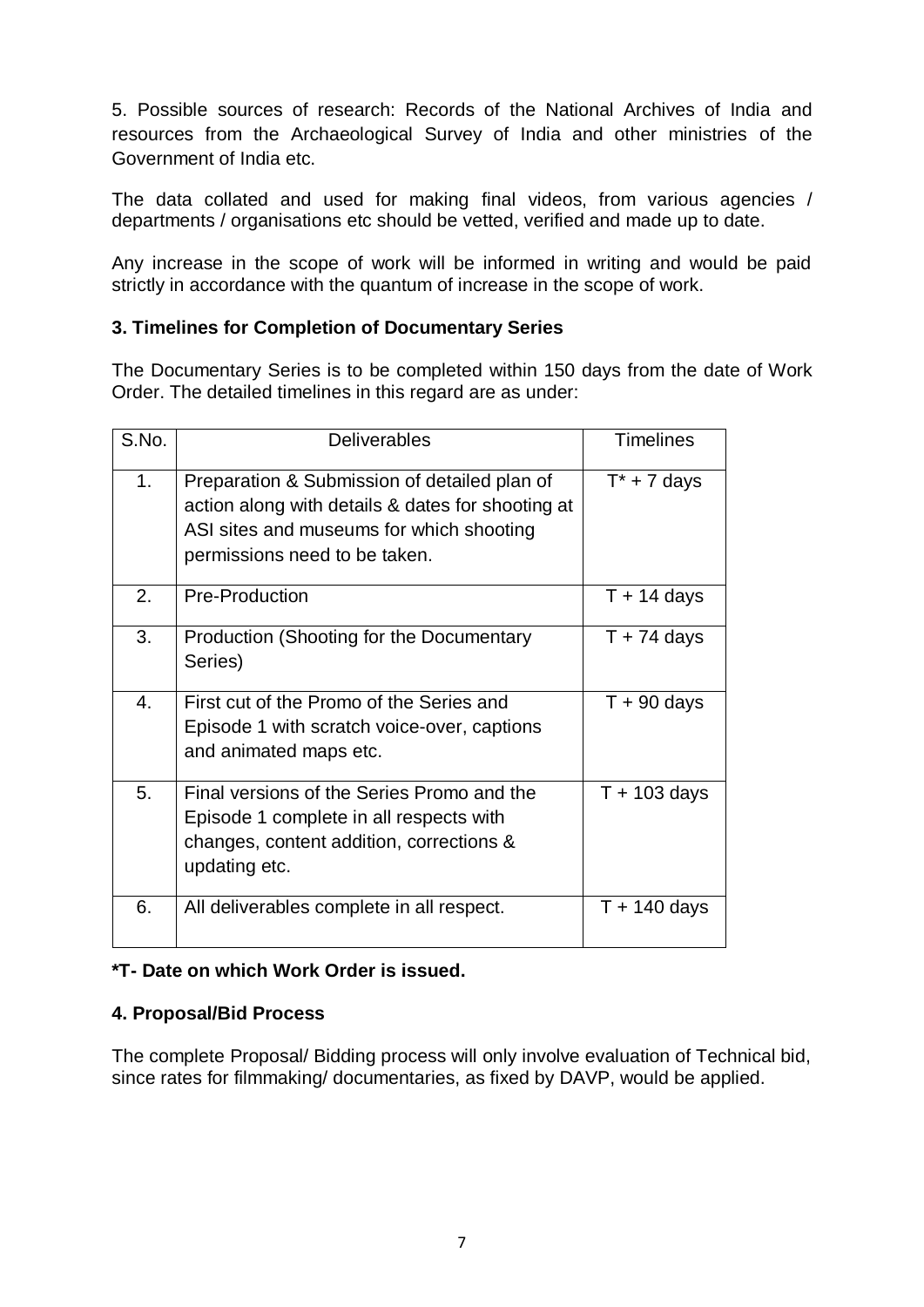# **Technical Proposal/ Bid:**

Please refer to Annexure I to see the Technical Proposal/ Bid format. It has to be complete in all respect as per the prescribed format in Annexure I. It has to be typed in the same format, details filled, signed, scanned and sent by email.

# **5. Pre-bid Inquiries and Responses**

The mode of delivering written questions to the aforementioned work would be through email only with subject line as RFP — Production of 13 Episode Documentary Series for IBC 2020 & 2021. The Proposers/ Bidders shall send their queries, if any, at the following email address:

#### [secretariat@ibcworld.org](mailto:secretariat@ibcworld.org)

In no event will the IBC held responsible for ensuring that bidders inquiries have been received by it. The IBC will endeavor to provide a timely response to all questions and would provide information to the extent it is currently available to the best of its knowledge.

The responses will be communicated through email only.

The last date for receiving the pre bid queries is 00.01.2021. Any query received beyond the specified timeline would not be entertained under any circumstances.

#### **6. Supplemental Information to the RFP**

Any Supplemental Information to the RFP deemed appropriate by the IBC at any stage, may result in issue of additional data to clarify any provisions of this RFP, by issuing supplements to RFP. Copies of such supplements will be provided by email marked to all the proposers/ bidders. Proposers/ bidders are advised to periodically check their emails for any further corrigendum / addendum / notice sent with respect to this limited tender. All such supplements shall be part of the RFP and the bidder shall submit their bids on that basis.

#### **7. Bid Preparation Cost**

The Proposers/ bidders will be responsible for all costs incurred in connection with the participation in this process, including, but not limited to, costs incurred in conduct of informative and other diligence activities, preparation of proposal, participation in meetings/ discussions/ presentations etc., Further, no reimbursable cost may be incurred in anticipation of award of contract.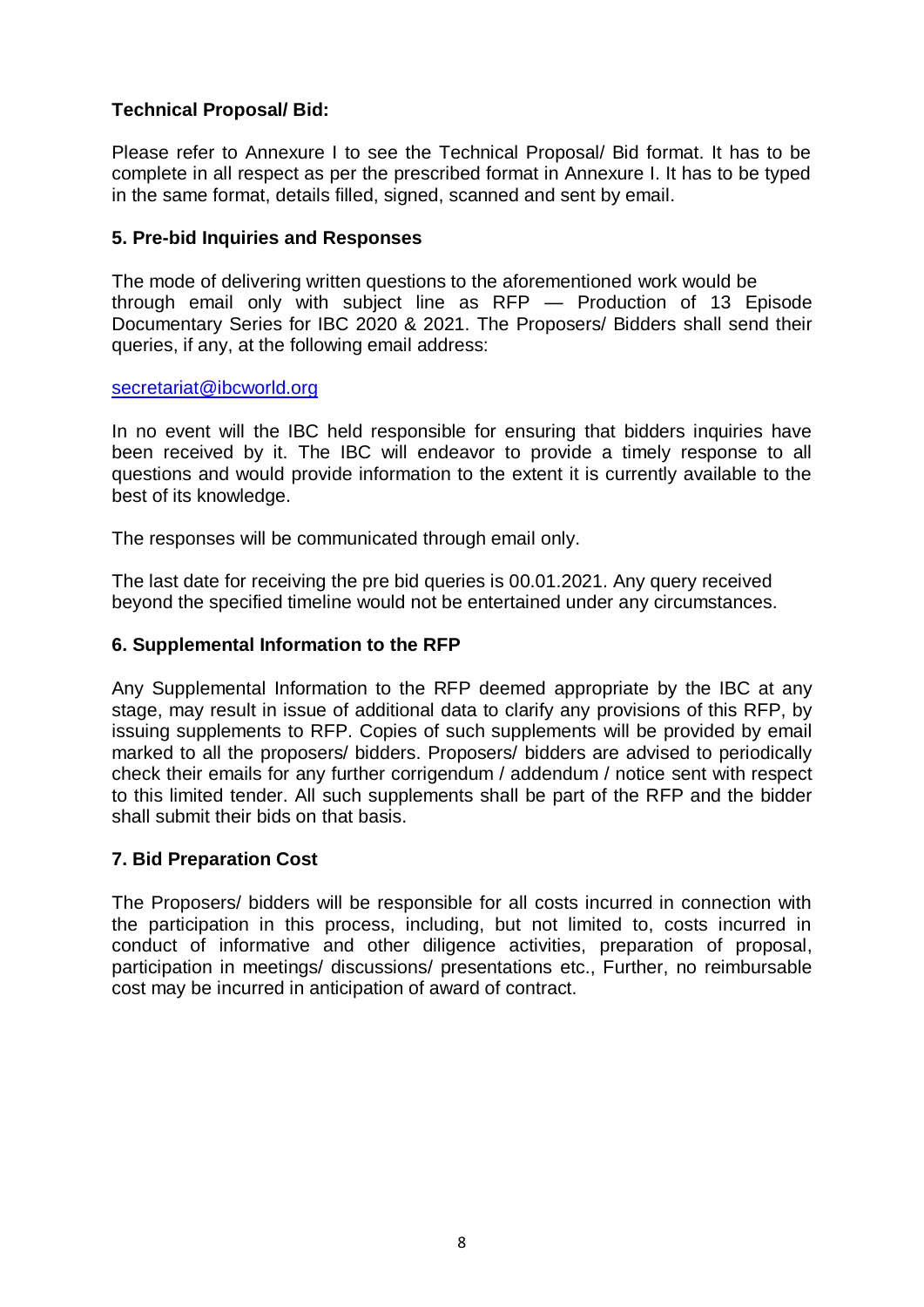# **8. Advice to bidders**

Bidders are advised to study this RFP document carefully before participating. It shall be deemed that submission of Bid by the bidders has been done after careful study and examination of the RFP document with full understanding of its implications.

# **9. Right to Terminate the Process**

IBC may terminate the bidding process at any time without assigning any reason. IBC makes no commitments, express or implied, that this process will result in a business transaction with anyone. This RFP does not constitute an offer by IBC.

# **10. Venue and Deadline for Submission of Proposals**

a) In view of the Covid 19 situation the proposals must be submitted to the IBC through email by 29.01.2021, 17.30 hrs. Details are specified below:

**Director General International Buddhist Confederation (IBC) Room No 331, Vigyan Bhawan Annexe, New Delhi – 110011 Email: secretariat@ibcworld.org**

b) IBC may, at its discretion, extend the deadline for submission of proposals/bids by issuing an Addendum in which case all rights and obligations of the proposed project and the bidders will thereafter be subject to the deadline as extended.

# **11. Late Bids**

Bids received after 17.30 hrs. on 29.01.2021 for any reason whatsoever, shall automatically stand rejected.

# **12. General Guidelines on Submission of Proposals/ Bids**

The Bid should contain the following documents:

Technical Proposal/Bid (to be submitted in the prescribed format as given in Annexure I of this document).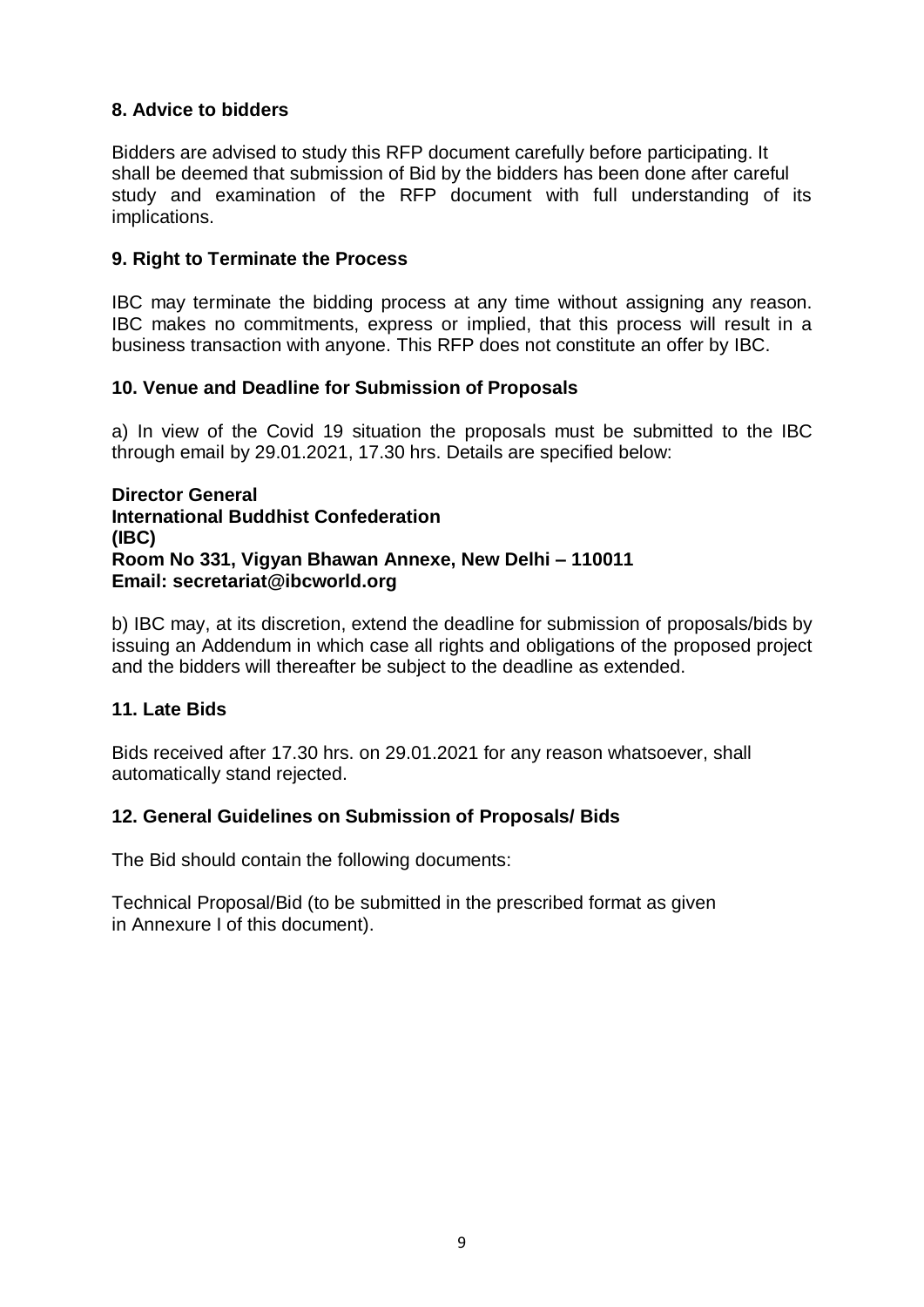All parts of the Proposals/ bids should be addressed to:

**Director General International Buddhist Confederation (IBC) Room No 331 Vigyan Bhawan Annexe, New Delhi – 110011 Email: secretariat@ibcworld.org**

All communications should clearly indicate the name, address, telephone number, e-mail etc. of the Proposer/ Agency.

The proposal cover letters, shall be typed in indelible ink and shall be signed & stamped on each page by the bidder or a person/persons duly authorized, then scanned and emailed. IBC will not accept delivery of bids by post, fax and courier service.

#### **13. Evaluation Methodology, Timeline and Selection Process**

A Committee duly constituted by IBC will screen and evaluate all the Proposals/ Bids received. In view of the nature of the project and its importance for India and rest of the Buddhist World, the Quality and cost based selection (QCBS) methodology is being followed. However, since rates followed would be that of DAVP, no financial bides are required to be submitted.

Technical Proposals/ Bids received from the bidders will be evaluated based on the below mentioned parameters & method:

| Sr. No.                 | <b>Description</b>                                                                                                                   | Max             | <b>Parameters &amp; Evaluation</b>                                                                                                                                                                                                                                                                                                  |
|-------------------------|--------------------------------------------------------------------------------------------------------------------------------------|-----------------|-------------------------------------------------------------------------------------------------------------------------------------------------------------------------------------------------------------------------------------------------------------------------------------------------------------------------------------|
|                         |                                                                                                                                      | <b>Marks</b>    | <b>Criteria</b>                                                                                                                                                                                                                                                                                                                     |
| $\mathbf{1}$            | Proposed Narrative synopsis &<br>treatment for the Series and the<br>methodology to be adopted for its<br>making                     | <mark>70</mark> | Proposed methodology and<br>synopsis & treatment will be<br>evaluated on the basis of<br>logical sequence of stories<br>and events in the life of the<br>Buddha and the resources<br>the Producers propose to use<br>and the overall impact and<br>presentation of<br>their<br>the<br>synopsis,<br>treatment<br>and<br>methodology. |
| $\overline{\mathbf{2}}$ | Works / films / documentaries /<br>series made by Proposer / Bidder<br>on subjects related to Buddhism &<br>Indian Buddhist Heritage | 10              | <b>Films</b><br><b>Marks</b><br>1 film<br>3<br>2 films<br>$6\overline{6}$<br>3 films or above<br>10                                                                                                                                                                                                                                 |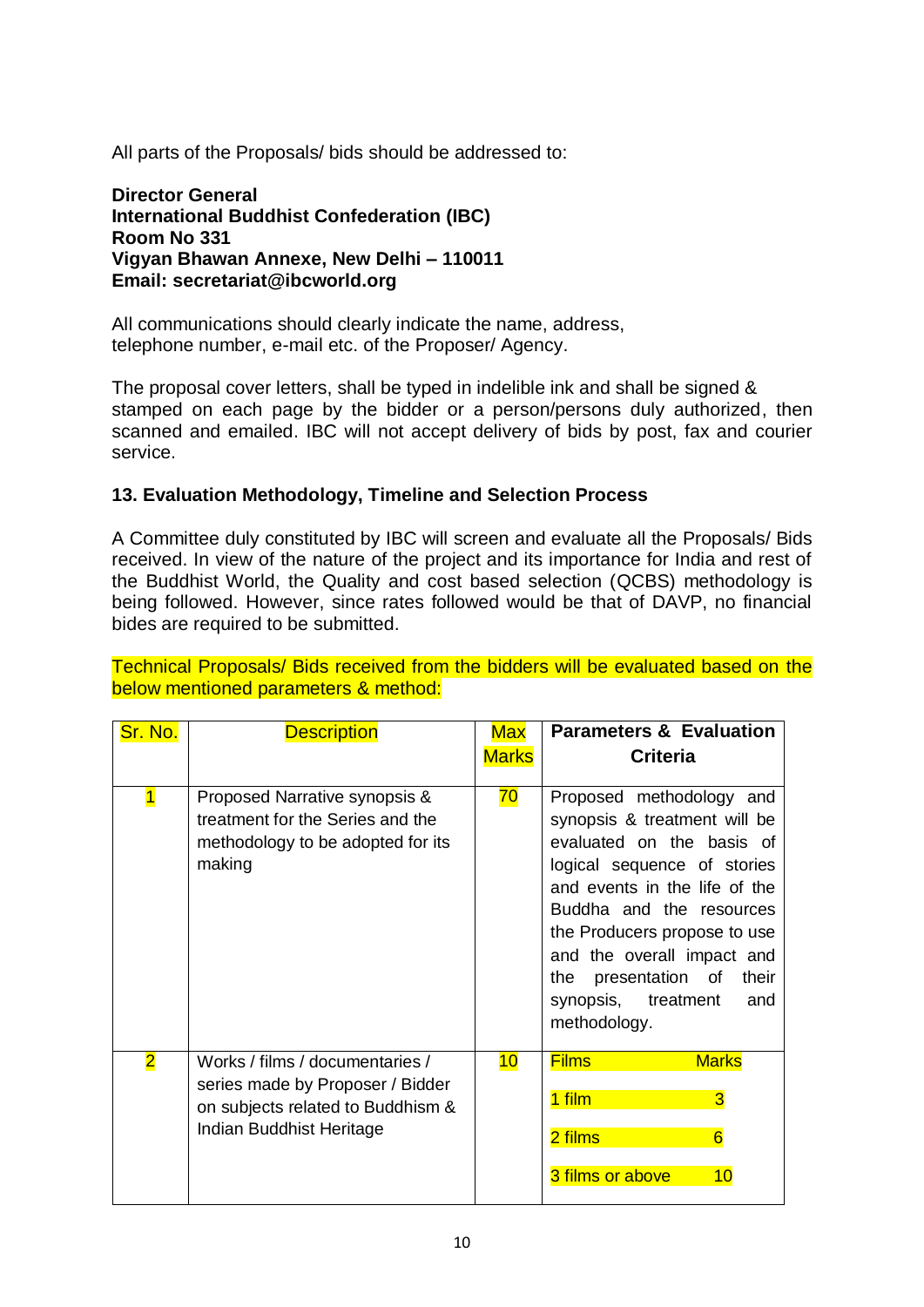| 3  | Works / films / documentaries /<br>series made by Proposer / Bidder                                | 10  | The works of the proposers<br>would be analysed on the<br>basis of quality of research,<br>authenticity of storyline,<br>methodology adopted for<br>storytelling, treatment, voice<br>over, music, use of content,<br>overall impact and awards &<br>accolades won<br>the<br>by<br>productions. |
|----|----------------------------------------------------------------------------------------------------|-----|-------------------------------------------------------------------------------------------------------------------------------------------------------------------------------------------------------------------------------------------------------------------------------------------------|
| 4. | Brief Bio-Data's of the Production<br>House/ Agency and some key<br>members of the Production Team | 10  | Marks will be given on the<br>basis of overall experience of<br>Producers & Prod.<br>the l<br>Team, experience in handling<br>productions related to Culture<br>& Heritage, Buddhism<br><u> &amp;</u><br>Buddhist Heritage, subject<br>expertise, awards<br>$\mathbf{g}$<br>accolades.          |
|    | Total                                                                                              | 100 |                                                                                                                                                                                                                                                                                                 |

# **14. Validity of Bids**

The Proposals/ Bids shall be valid for a period of 90 days or three (03) months from the date of start of the Process of evaluation of the Proposals/ Bids. A proposal valid for a shorter period may be rejected as non-responsive. On completion of the validity period, unless the Proposer/ Bidder withdraws his proposal in writing, it will be deemed to be valid until such time that the Proposer/ Bidder formally (in writing) withdraws his proposal.

#### **15. Clarification of Offer**

To assist in the scrutiny, evaluation and comparison of offers, IBC may, at its discretion, ask some or all bidders for clarification of their offer. The request for such clarifications and the response will necessarily be in writing.

#### **16. Terms and Conditions**

Right to accept / reject any or All Proposals:

IBC reserves the right to accept or reject any proposal, and to annul the tendering process and reject all proposals at any time prior to award of contract, without thereby incurring any financial or other liability to the affected Proposer/bidder or bidders or any obligation to inform the affected bidder or bidders of the grounds for the action of IBC.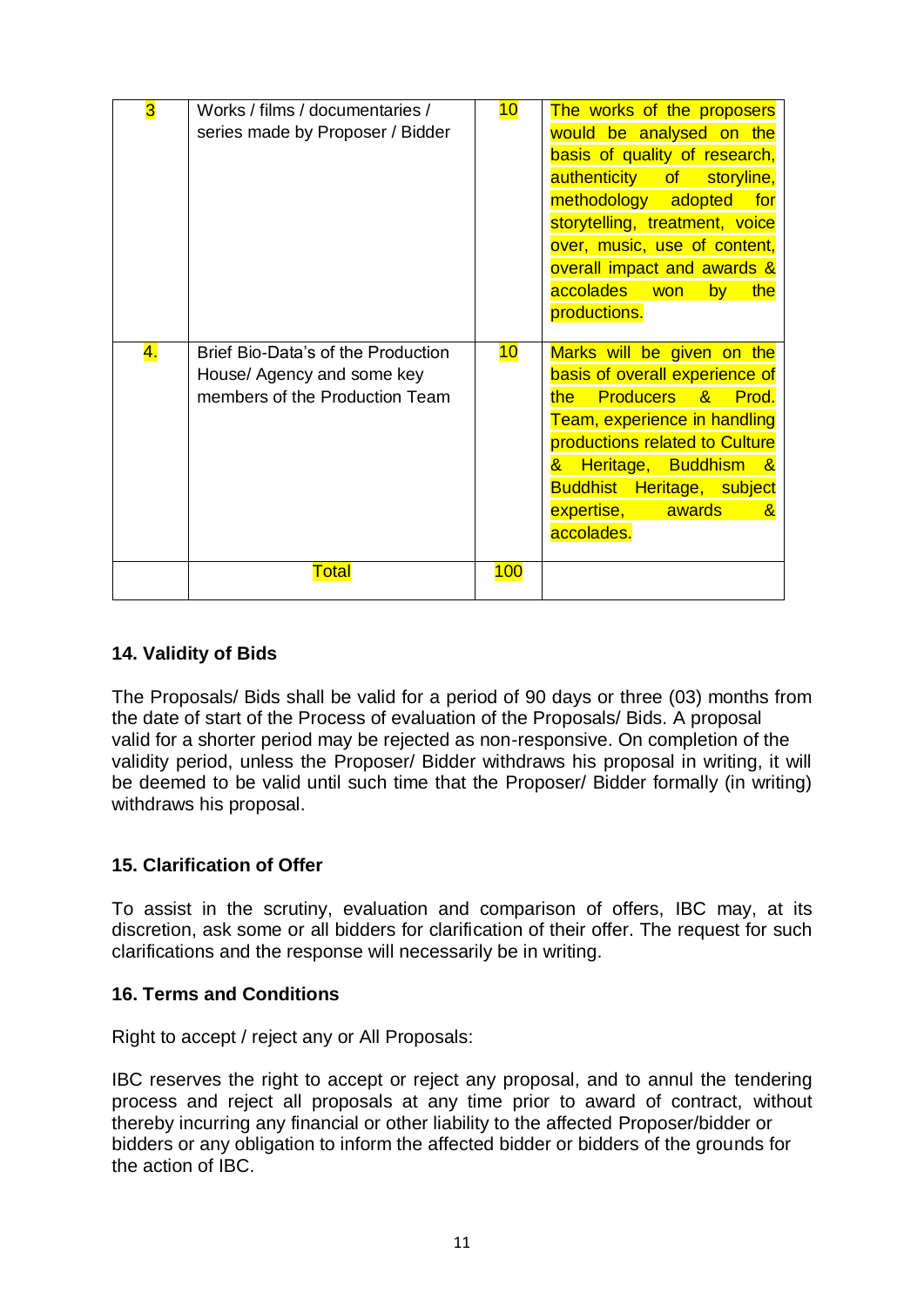Contract period: The contract shall remain in force for a period of 7 months from the date of issue of work order.

Extension in the Contract period: The Contract period is extendable based on the mutual consent of both the parties.

#### PAYMENT TERMS

a) 50% of the project value will be payable in advance and another 10% of the project value at the time of the completion of shooting for the documentary series.

b) 20% episode wise payment on viewing and approval of the rough cut of each episode.

c) Final 20 % payment for each episode will be made on submission of the finally finished and submitted episodes.

d) Bidder is required to mention the name of the IBC on all the bills (Name: International Buddhist Confederation)

#### Resolution of Disputes

IBC and the selected Proposer/ Bidder shall make every effort to resolve amicably by direct informal negotiation any disagreement or dispute arising between them under or in connection with the Purchase Order.

In case both the party fail to resolve the dispute through information & communication within 30 days, the Director General, IBC or any person appointed by him will be the sole arbitrator (Place of arbitration will be New Delhi).

# **17. Copyright**

IBC will be the custodian of all the 13 episodes of the Documentary Series as a result of the contract and selected filmmaker will not transfer or use the full or part of the series in any commercial activity. However, use of part or whole of the series for non-commercial purposes and for participation in film festivals etc all over the world by the Producers of the Documentary Series is allowed.

# **Annexure — I**

Format for Technical Bid (FORM TECH)

To, Director General International Buddhist Confederation Room No. 331, Vigyan Bhawan Annexe, New Delhi – 110011

# **Technical Proposal/ Bid (Form Tech 1)**

#### Section 1

1.1 Name of the Agency/ Production House / Bidder: